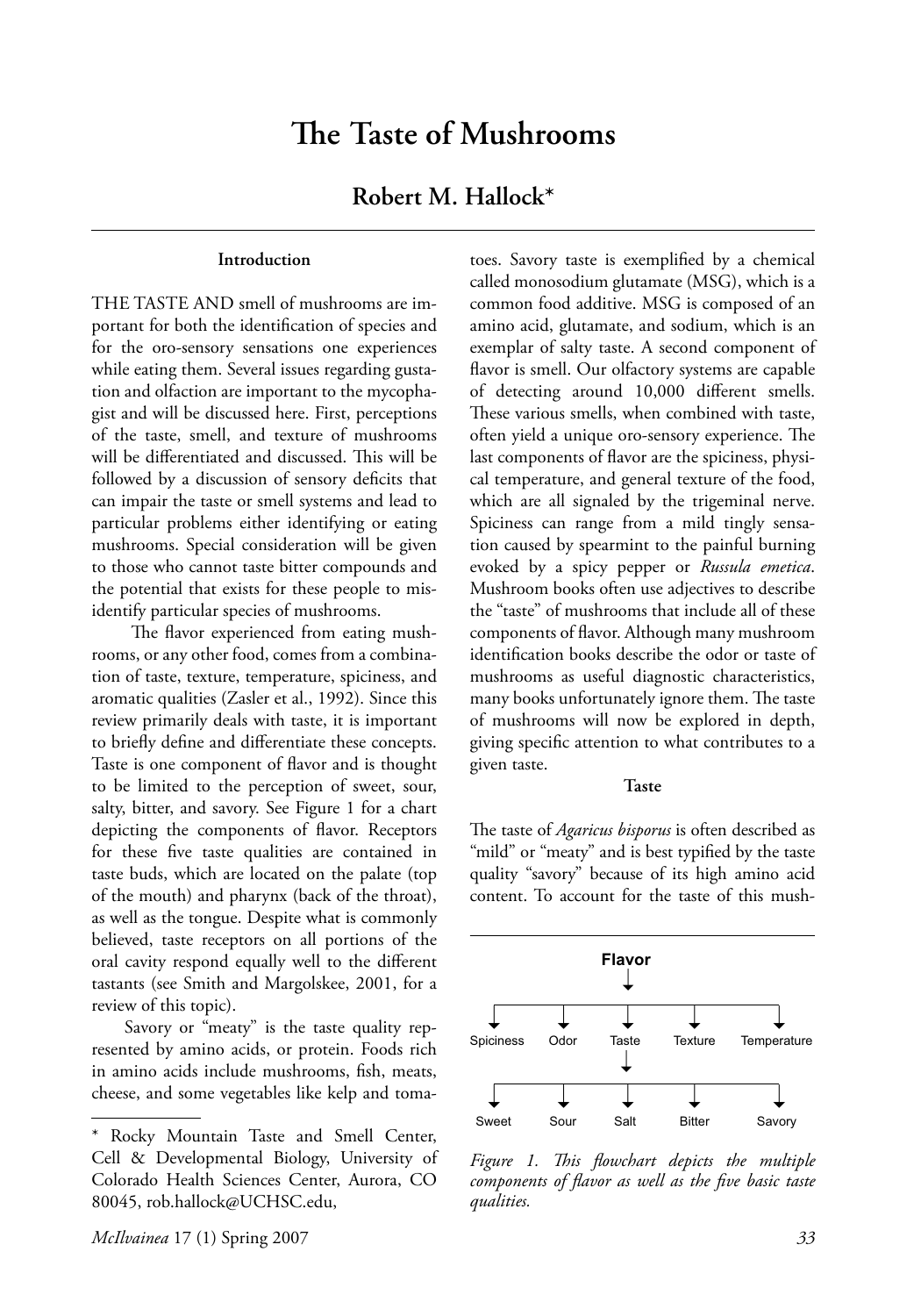

*Figure 2: Mushrooms have high levels of glutamic acid. This is a graph that depicts the number of grams of glutamic acid per 100 g of various protein rich meats, vegetables, and fungi. L. edodes, Lentinula edodes; P.* 

room, we will explore its components. According to the United States Department of Agriculture (USDA) nutrient data laboratory, 100 g of raw *Agaricus bisporus* contains 92.43 g of water, 3.09 g of protein (amino acids), 0.34 g of fat, 1.65 g of sugars,  $1.0$  g of fiber,  $422.39$  mg of minerals, and 7.83 mg of vitamins. This Agaricus species contains all 10 of the essential amino acids (ones that cannot be synthesized by the body), and a total of 18 of the 20 amino acids, lacking only asparagine and glutamine. Importantly, lysine, the most difficult amino acid to obtain in vegan diets, is the fifth most plentiful amino acid in *A. bisporus*. One hundred grams of this mushroom accounts for 6.18% of the daily recommended allowance (based on a 2000 calorie/day diet) of protein, 0.52% of the allowance of fat, and 4% of the daily allowance of fiber. This mushroom thus provides a rich source of complete proteins while being a low-fat food source, and is of particular benefit to those individuals on a vegan diet who need alternate sources of the essential amino acids.

 Other commercially available and commonly consumed mushrooms such as *Flammulina veluptipes* (USDA), *Lentinula edodes* (USDA), *Morchella deliciosa* (Rotzoll et al., 2006), *Pleurotus eryngii* (Mau et al., 1998), *P. ostreatus* (Bano and Rajarathnam, 1988), and *Ustilago maydis* (Lizarraga-Guerra and Lopez, 1996) contain similarly high amounts of amino acids. A commonly available commercially available mushroom, *Cantharellus cibarius,* is comprised of 10% protein (Danell and Eaker, 1992). One amino acid in particular, glutamic acid, is present in high concentrations in most of these mushrooms. Figure 2 shows the amount of glutamic acid in several commercially available mushrooms alongside other foods that are traditionally considered rich in amino acids and good examples of savory foods.

MSG and other amino acids are flavor enhancers and increase the palatability (pleasantness) of foods (Bellisle, 1998; Halpern, 2000; Prescott, 2001; Yamaguchi and Ninomiya, 2000). Prescott (2001) had groups of people taste salmon cakes, chicken soup, and spring rolls, both with and without the addition of MSG, and had the participants rate the foods on richness, acceptability, saltiness, sweetness, and natural taste. He found that adding MSG to each of these foods significantly increased subjective ratings of richness and acceptability. Two of the three foods were reported to be saltier with the addition of MSG, while "sweetness" and "natural taste" did not increase. Yamaguchi and Ninomiya (2000) described results from the United States Army, who tested the effects of MSG on food preferences 50 years ago. Of the 50 foods or recipes that they added MSG to, results showed that 28 foods or recipes were improved with MSG, 18 were unchanged, and four worsened. Certain types of foods were improved with the addition of MSG, while other kinds of foods tasted worse after addition of MSG. Meat, fish, and canned vegetables or recipes containing these foods were improved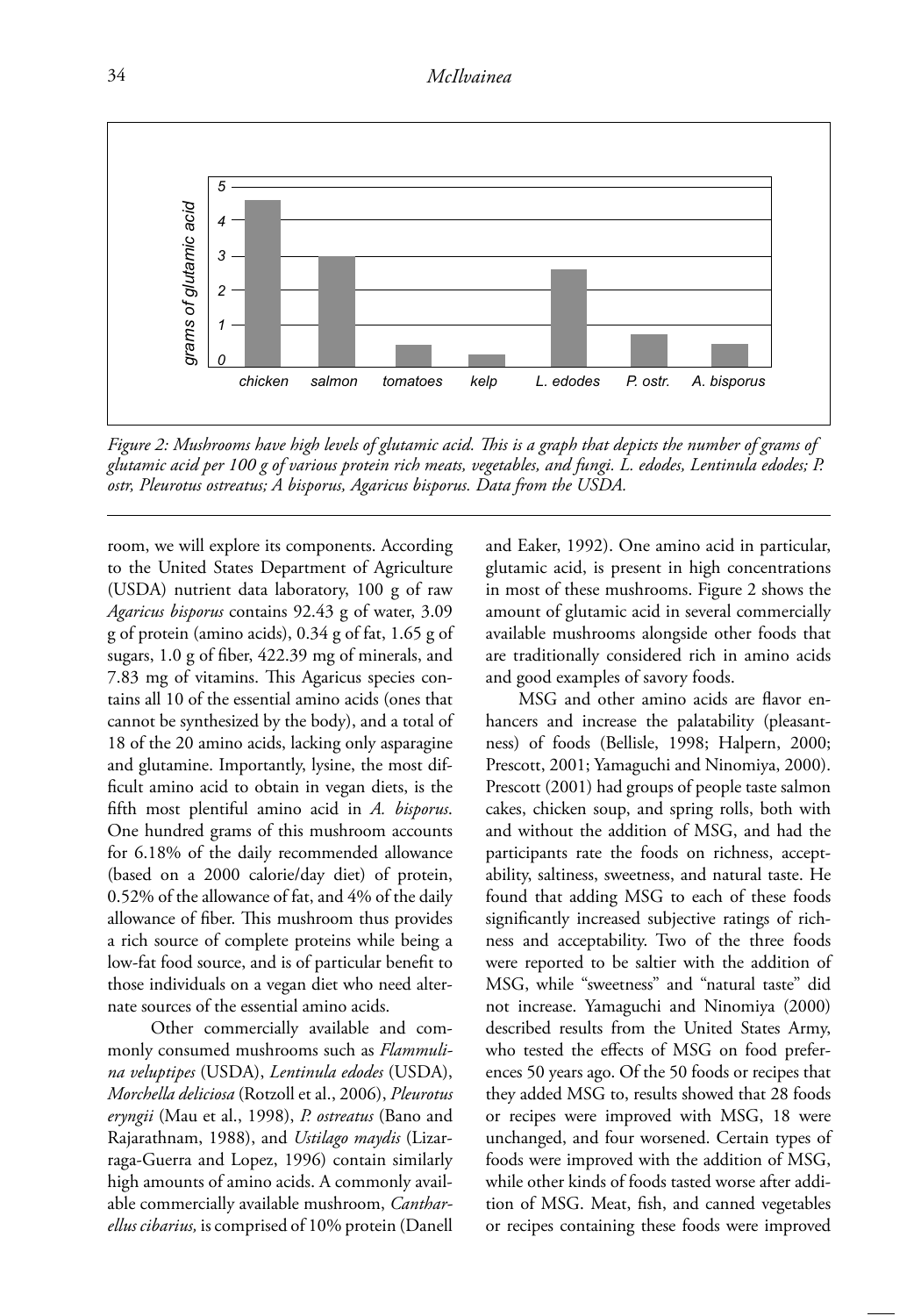

*Figure 3: Mushrooms representative of sweet, sour, bitter, and umami tastes.* Tylopilus felleus *(bitter: top left),*  Gomphus fl occosus *(sour: top right),* Clavariadelphus truncatus *(sweet: bottom left), and* Armillaria mellea *(savory: bottom right). Photo of* C. truncatus *courtesy of Marie Heerkens, other photos courtesy of David W. Fischer/AmericanMushrooms.com.*

by MSG. Interestingly, this indicates that adding MSG to amino acid rich foods further enhances their flavor. This implies that adding mushrooms to other protein rich foods increases overall palatability. Conversely, cereals, milk products, or sweet-flavored recipes were made worse by the addition of MSG. One could posit that adding mushrooms to similar food types would make them unpalatable, but this might best be left to individual experimentation.

 Recent research in mushrooms has focused on quantifying the various amino acids present in commercially available mushrooms. Taking this a step further, Mau et al. (1998) examined amino acid and sugar concentrations in three different parts of the king oyster mushroom, *Pleurotus*  eryngii. They separately analyzed large fruiting bodies, small fruiting bodies, and the base of clusters of the cultivated mushroom. Although concentrations of amino acids were largely similar

between the small and large fruiting bodies, the base of the mushroom contained 56% less amino acids than were contained in the fruiting bodies. Conversely, the base of the mushroom contained 65% more sugars than the large and small fruiting bodies, which contained similar amounts to each other. Although the main fruit body and the base of the mushroom contain different proportions of nutrients, they are both consumable. Appropriately, the authors concluded that both parts of this mushroom should be prepared for the table.

 Rotzoll et al. (2006) analyzed the individual chemical components of the common morel, synthesized a solution that contained similar proportions of these chemicals, and then sought to define which chemicals were critical to the natural morel taste. In the first part of their experiment, they isolated 33 taste compounds that were present in the morel, and then determined their con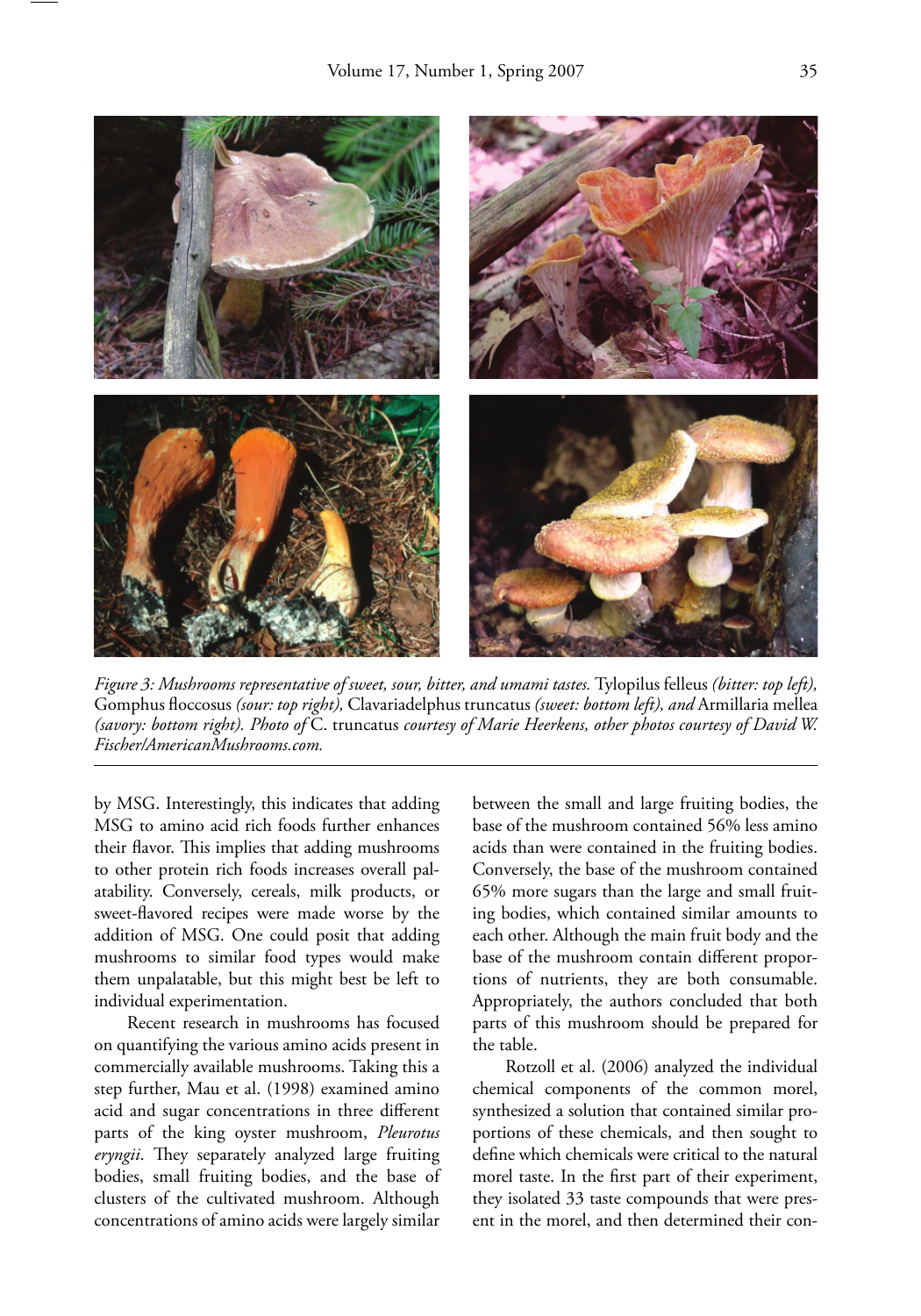centration in the morel. The 33 stimuli were then divided into categories based on their known taste characteristics: there were five savory compounds, seven "sour and mouth-drying compounds," ten sweet, six bitter, and five salty compounds. Next, they presented the individual compounds to participants to determine whether they were present at detectable or subthreshold levels. Of the 33 stimuli, only one savory compound, five sour/mouth-drying compounds, and one of the sweet chemicals were present at supra-threshold levels; the other 26 stimuli were not detected. The authors concluded that the taste of the morel primarily arose from the seven supra-threshold chemicals. In the second part of their study, they made a composite of all 33 taste stimuli in the same concentrations as the natural morel, and termed this the artificial taste imitate. They took this synthetic mixture and then systematically omitted various groups (e.g. all sweet or sour stimuli) or individual components (e.g. glutamic acid) and examined how the deletions affected the taste of the solution. The elimination of several of these components (e.g. 5` nucleotides, carbohydrates) did not result in any difference in flavor. However, the removal of all the organic acids resulted in less sour and savory taste. Removal of one particular sour/mouth drying stimulus, [?]-aminobutyric acid (GABA), resulted in less mouth drying, less savory taste, and an increased perception of bitterness. Removal of glutamic acid, the only amino acid present at supra-threshold levels, resulted in less savory taste. Interestingly, removal of all the bitter or salty compounds, all of which were present only at subthreshold levels, resulted in a slightly reduced taste intensity and complexity. This finding demonstrated that even the subthreshold taste stimuli contributed to the overall taste quality of the mixture. In conclusion, the taste of the morel is a complex taste made of many chemicals, which likely interact with each other to yield the characteristic morel taste. With this knowledge of the chemical components that comprise the morel taste, one should not be surprised to see a morellike flavoring substance on the grocery store shelf some day.

 Although many common edible mushrooms taste savory, many others typify other tastes. Sour-tasting mushrooms like *Gomphus floccosus* contain acid. Traditionally, sour-tasting foods are associated with spoiled foods, and these foods are readily avoided. *Tylopilus felleus* and *Gymnopilus spectabilis* are two examples of bitter mushrooms. Bitter taste is generally associated with toxic stimuli, and bitter foods are readily avoided as well. The full repertoire of bitter compounds in fungi is still incompletely understood, and warrants further research to uncover whether the bitter compounds in fungi bind to the same taste receptors as bitter compounds from plants. The low amount of sugars found in mushrooms explains why they are generally not characterized as sweet. However, *Clavariadelphus truncatus* and *Cantharellus cibarius* are two species typically described as sweet. Only one mushroom species is reported to be salty. The cap surface of *Aureoboletus gentile,* a European mushroom, is reported to taste salty if it is licked. This seems to be an exception, though, as most mushrooms do not contain salts. Figure 3 depicts mushrooms representative of four out of the five taste qualities.

#### **Other Sensory Components**

 *Trigeminal:* Mushrooms described in the field guides with descriptors such as acrid, peppery, or burning, all excite the trigeminal nerve, which innervates the tongue and carries the sensory signals to the brain. *Russula brevipies* and *R. emetica* are good examples, and anyone who has tasted these mushrooms is aware of the burning sensation that overcomes the oral cavity.

*Smell:* The odors of mushrooms are as numerous as the number of species themselves. Mushrooms vary from the soapy smell of *Tricholoma saponaceum* to the difficult to describe but immediately recognized cinnamon-like odor of *T. magnivelare*.

#### **Sensory Deficits**

Deficits in smell and taste are widespread and can present a handicap in mushroom identification and alter the oro-sensory experience of eating them. Common causes of taste and smell deficits will be briefly considered, followed by specific examples of when these deficits can lead to the misidentification of mushrooms. Most people who experience a subjective loss of "taste" actually have smell dysfunctions instead. For example, at the Monell-Jefferson Chemosensory Clinical Research Center (MJC), a total of 547 people complained of taste deficits. Of these, only 48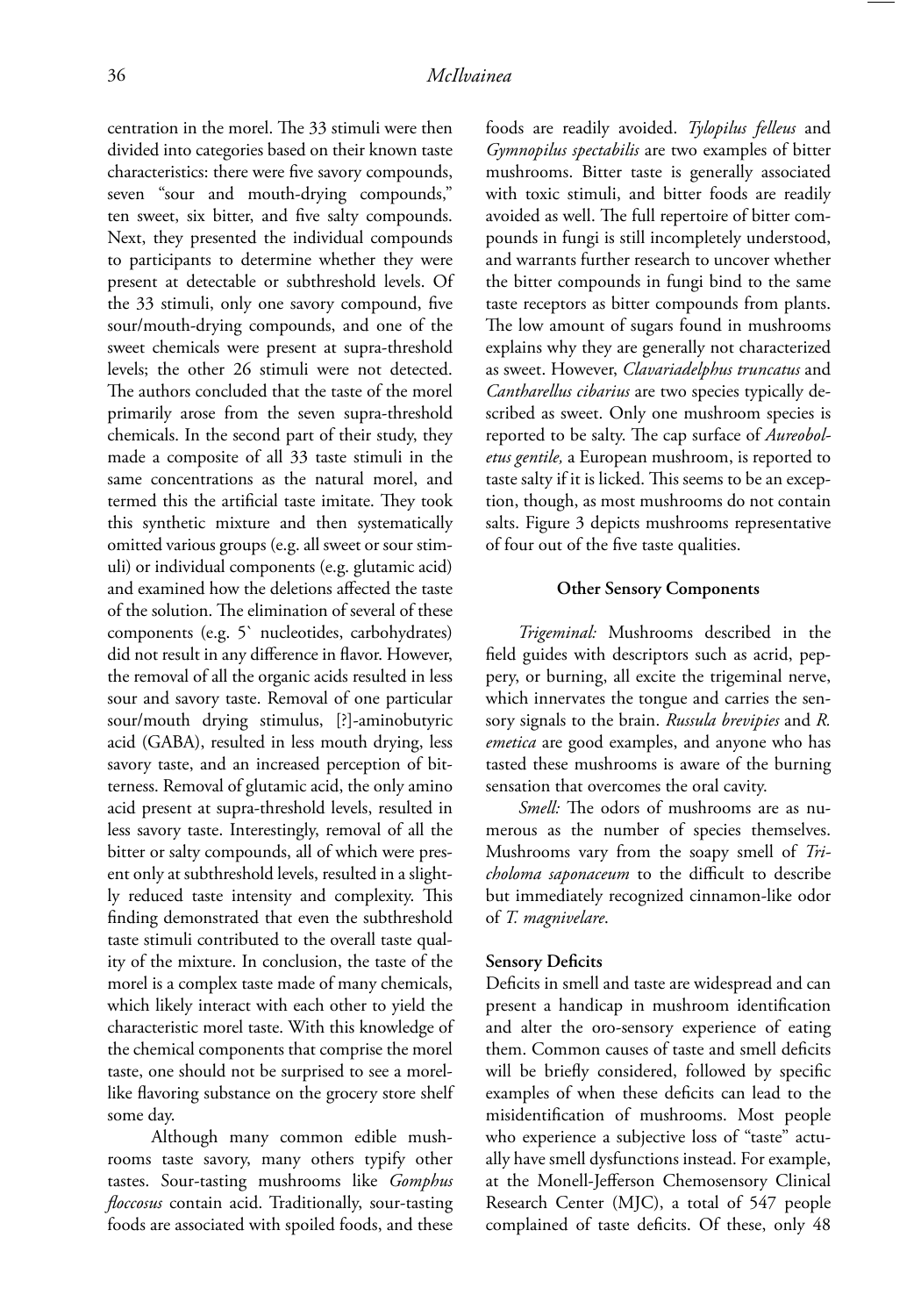$(8.8\%)$  were found to have measurable deficits in taste (and only two of these people were found to have a complete loss of taste). The overwhelming majority of the people, 366 (70%), had measurable deficits in smell (174 of these people had anosmia, or a complete loss of the sense of smell) (Cowart et al., 1997). A loss of smell often results in a subjective loss of taste, although in strict terms, the patient can still "taste." This is best explained as follows: we have all had experiences of eating while we have a cold and are unable to smell the foods we eat. Although there are marked decreases in the overall perception of the food, and the food is subjectively perceived as bland, strictly speaking, the taste system is unimpaired. Thus, most people who complain of "taste" deficits could likely have olfactory problems.

 Olfactory disorders are common, often have sudden onsets, and have several main causes. In a survey of 1.5 million people in 1987, 1.2% of respondents reported permanent olfactory loss and 62.4% a temporary loss of olfaction (Gilbert and Wysocki, 1987). The most common causes of olfactory loss are upper respiratory infections or colds, head trauma, sinus disease, and medication (Doty et al., 1991). Costanzo et al. (2003) reviewed the literature on the relationship between head injuries and loss of olfaction. They found that the incidence of anosmia (a complete loss of smell) was directly correlated to the degree of head trauma; 4–7% of people who experienced mild head trauma were anosmic, compared to 92% of people who suffered severe head injuries. Another common cause of olfactory loss is medication. Mott and Leopold (1991) compiled an extensive list of medications that impair the sense of smell. These causes of olfactory loss are important to know because sensory loss negatively impacts the overall quality of life, not just the ability to quickly diff erentiate a *Tricholoma magnivelare* and *T. zelleri,* which can look very similar.

 Gustatory loss is less prevalent than olfactory loss, but also has profound effects on the quality of life. A loss or decrease of taste function can arise from many causes, but most can be placed in one of three main categories. First, taste dysfunction can result from physical damage to specific taste nerves suffered during surgery or as a result of a traumatic brain injury. Damage can be sustained from cochlear implants (Hamamoto et al., 2000), surgery to remove acoustic tumors (Mott, 1992),

surgery to any one of the auditory ossicles (Mott, 1992), and dental surgery (Zuniga et al., 1994). Traumatic brain injuries, which also physically damage the taste nerves, are wide spread; it is reported that one in every 200 people who suffer a traumatic brain injury experience taste deficits (Sumner, 1967). Second, taste dysfunction often results from diseases and the drug treatments used for various conditions. For example, prescription drugs (Schiffman, 1991), radiation therapy, and chemotherapy (Beidler and Smith, 1991) all have effects on the taste system. Third, disorders and diseases, e.g. depression (Amsterdam et al., 1987), bulimia (Rodin et al., 1990), Parkinson's disease (Zucco et al., 1991), and certain genetic disorders (Henkin, 1967) alter normal taste perception. Taste disorders, irrelevant of the cause, impact many facets of life. The above etiologies of taste dysfunction are mentioned because they are common and can cause abrupt changes in the perceived taste of foods. A genetic disorder whereby people are unable to taste bitter compounds has special relevance to mycophagy, and will be discussed in depth below.

 *Non-tasters:* Approximately 25% of the population (Bartoshuk et al., 1998) has a genetic variation in their bitter taste receptors that renders them unable to detect some bitter compounds. These people are therefore at risk for misidentifying bitter mushrooms, especially if they are taught to rely on their sense of taste to distinguish between bitter and non-bitter mushrooms. People with this genetic variation are called non-tasters and they have a diminished ability or complete failure to detect some bitter compounds. A laboratory accident in the early 1930s led a researcher to discover that a compound he was working with was intensely bitter to his lab assistants but not to himself. In 1931 Fox published the first report on non-tasters. He found that six out of ten people in his sample could not taste the bitter compound he tested. More recently, a different, safer bitter compound has been used in taste research to test for non-tasters in the population, and 25% of people cannot taste the compound (Bartoshuk et al., 1998). Kim et al. (2003) has found a mutation on gene TAS2R38 of chromosome 7Q36 in non-tasters. This gene is responsible for making a bitter taste receptor.

 It is currently unknown whether various bitter compounds contained in mushrooms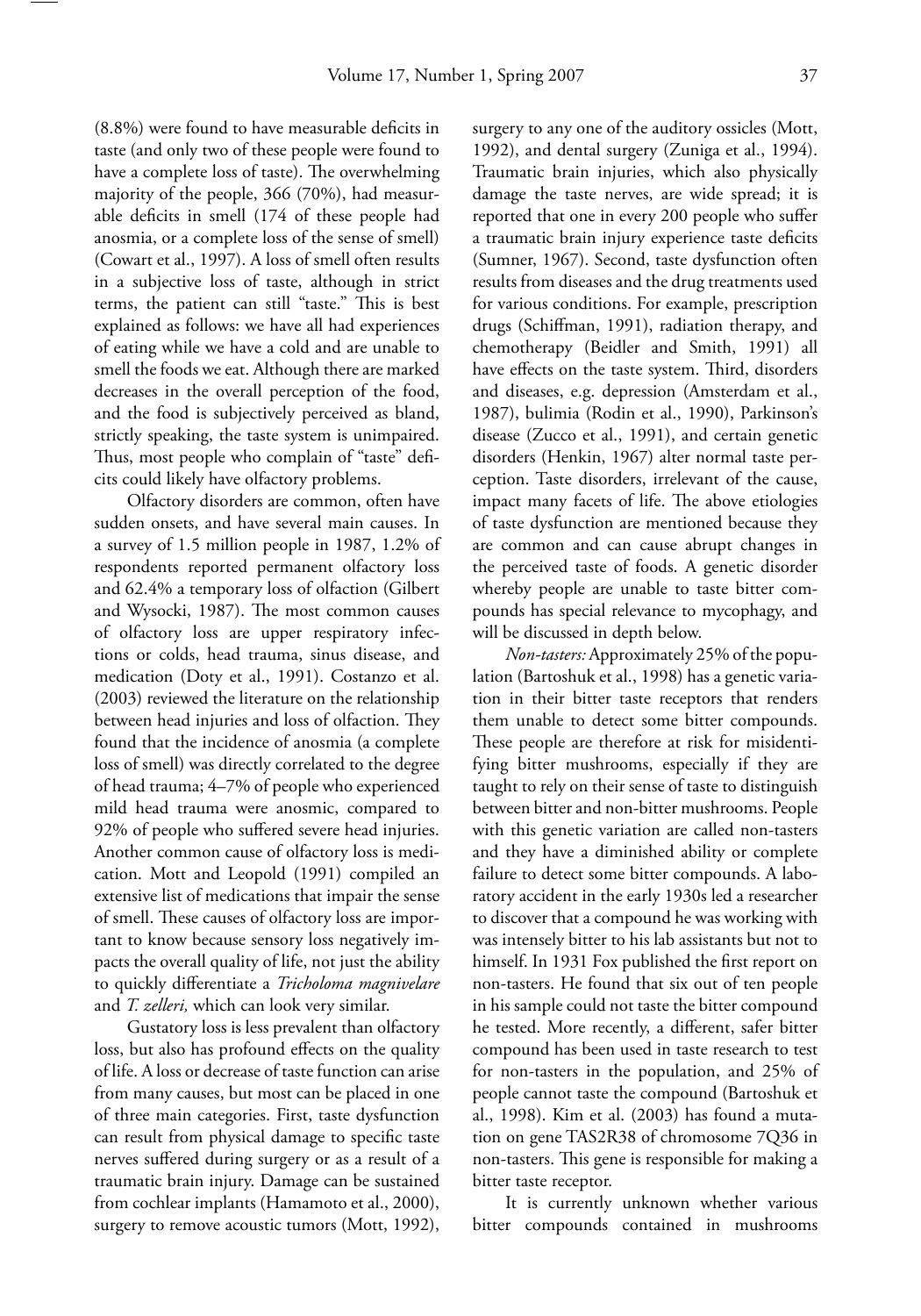

*Figure 4:* Boletus edulis *(left) and* Tylopilus felleus *(right) look similar and are often confused with each other.* B. edulis *is savory while* T. felleus *is intensely bitter to most people. Distinguishing characteristics: (1)*  B. edulis *has white webbing around the stem, (2) the cap is red-brown in* B. edulis *but tan to brown in* T. felleus, *and (3) the pores become yellow-green with age in* B. eduli*s but pink in* T. felleus. *Photos courtesy of David W. Fischer/AmericanMushrooms.com.*

bind to the same receptor that is known to be absent in non-tasters. There are numerous bitter compounds in nature, and there also exist several bitter taste receptors that each likely binds a family of structurally similar bitter compounds. However, there is anecdotal evidence to suggest that the bitter compounds in *Tylopilus felleus* and *Gymnopilus spectabilis* bind to the taste receptors that are absent in non-tasters. One person in my own mushroom group is unable to taste the bitterness in *T. felleus*. His son also failed to taste the bitterness, suggesting a genetic factor in their inability to taste the bitter compound. There are also similar stories from other mushroom groups. The percentage of people who cannot taste the bitter compound in *T. felleus* is unknown, and although it could be a result of a mutation on gene TAS2R38, this has yet to be demonstrated. Nearly all mushroom identification books explicitly state that the final definitive step in distinguishing *T. felleus* from other Boletaceae such as *T. indecisus* or *Boletus edulis* is a simple taste test. See Figure 4. The former is strongly bitter while the latter two have a mild more pleasant taste. In light of evidence suggesting that up to 25% of people cannot taste some bitter compounds, recommending a taste test to confirm the identification of some mushroom is potentially dangerous. Although there have been no reports of illness or death from *T. felleus,* I doubt anyone would recommend eating the same quantity of it as many people eat *B. edulis.*

A second potential misidentification of mushrooms based on the lack of a bitter taste is with *Gymnopilus spectabilis*. In a short descriptive account, Roper (2003) harvested *Armillaria mellea* which turned out to be *G. spectabilis*. After this person and one of their friends ate some quantity of these mushrooms, they began to experience hallucinations characteristic of *G. spectabilis* and other hallucinogens. *G. spectabilis* is a very bitter mushroom that is of similar size, shares a similar habitat, and can be a similar color to some forms of mushrooms in the *A. mellea*  complex. See Figure 5. The cap color of mushrooms in the *A. mellea* complex can range from the yellow-brown form in Figure 5 to the more typical brown color represented in Figure 3. The only way for someone to be unable to taste the bitterness in *G. spectabilis* is if they are a nontaster. This story is interesting because there were two people who were eating the mushrooms, and presumably, both could not taste the bitterness. If the incidence for a non-taster for this compound in the population is 25%, then the odds of any two unrelated people chosen at random being non-tasters is  $1$  in  $8$ , or  $12.5\%$ . These are not small odds, underscoring the importance of educating mycologists and mycophagists about this issue. The short account concludes that there may be a new species of *G. spectabilis* that is not bitter. Wishful thinking aside, I believe it more likely that the consumers of the mushrooms were non-tasters.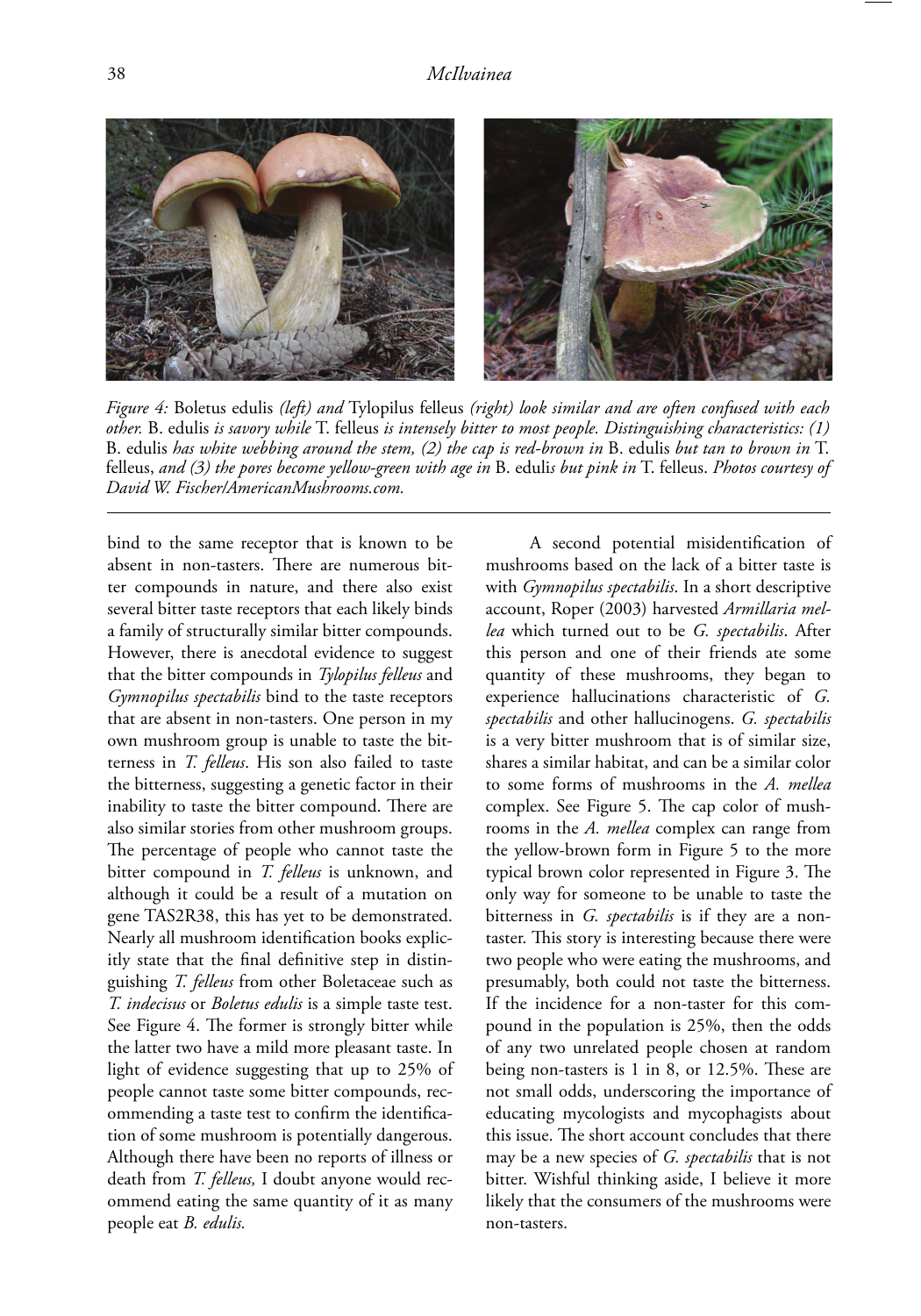

*Figure 5:* Gymnopilus spectabilis *(left) and mushrooms in the* Armillaria mellea *complex (right) can look similar and share similar habitats.* G. spectabilis *is intensely bitter, while* A. mellea *and allies is savory. Distinguishing characteristics: (1)* G. spectabilis *is yellowish-orange while* A. mellea *is yellowish-brown, and (2)* G. spectabilis *has an orange-brown spore print, while A. mellea has a white spore print. Photo of* G. spectabilis *courtesy of Hugh Smith, and* A. mellea *courtesy of Rex Bartlett.* 

Deficits with Aging: The perceived intensity of salty and bitter tastes decrease as a function of age. First, Weiffenbach et al. (1982) assessed the detection threshold of NaCl (salty) in young, middle, and old participants. The young group consisted of people less than 45 years old, the middle group people between 46 and 65 years old, and the old group consisted of people older than 66 years old. They found that the millimolar concentrations of NaCl in a taste solution needed to reach detection threshold were 2.49, 3.26, and 6.09 in young, middle, and old participants, respectively. Second, Cowart et al. (1994) found that older people (mean age 74 years old) rated quinine (bitter) as less bitter than younger people (mean age 26 years old). These deficits likely alter the subjective experience of eating food. The taste experience from the same mushroom may not be same between a young and old person, but palatability still remains a matter of taste.

#### **Conclusions**

The sense of taste and smell is important to the identification of mushrooms. First, this review explained the common tastes of mushrooms, and the specific components in mushrooms that yield different tastes. Second, this review described common taste and smell deficits that impair the perception of some mushrooms, as well as discussed specific taste-related deficits with aging. Research has demonstrated that bitter and salty taste is compromised with the normal aging process. A decrease of salty taste is likely of little importance in tasting mushrooms because mushrooms are not naturally salty. However, elderly people should be aware that there is a decrease in the perceived intensity of some bitter compounds with age. Interestingly, deficits in the perception of savory taste stimuli with aging have not been studied. Other deficits to taste and smell typically come from physical damage to the sensory systems or from genetic causes, and this short review has described the most prevalent ones. It is the aim of this review that mushroomers are educated about the importance and individual variation of perceptions of taste and smell of mushrooms. For example, a mushroom might be described as tasting very bitter to one person, somewhat bitter to an elderly person, and not bitter at all by a non-taster. Importantly, these individual variations can lead to the misidentification of specific mushrooms. This review has described a few specific examples where specific taste or smell disorders can lead to the misidentification of particular mushrooms, but it is likely that many more exist, underscoring the role of educating mushroomers about these issues.

#### ACKNOWLEDGMENTS

Special thanks to David W. Fischer and Dorothy A. Albright for reading earlier drafts of this manuscript and providing valuable comments that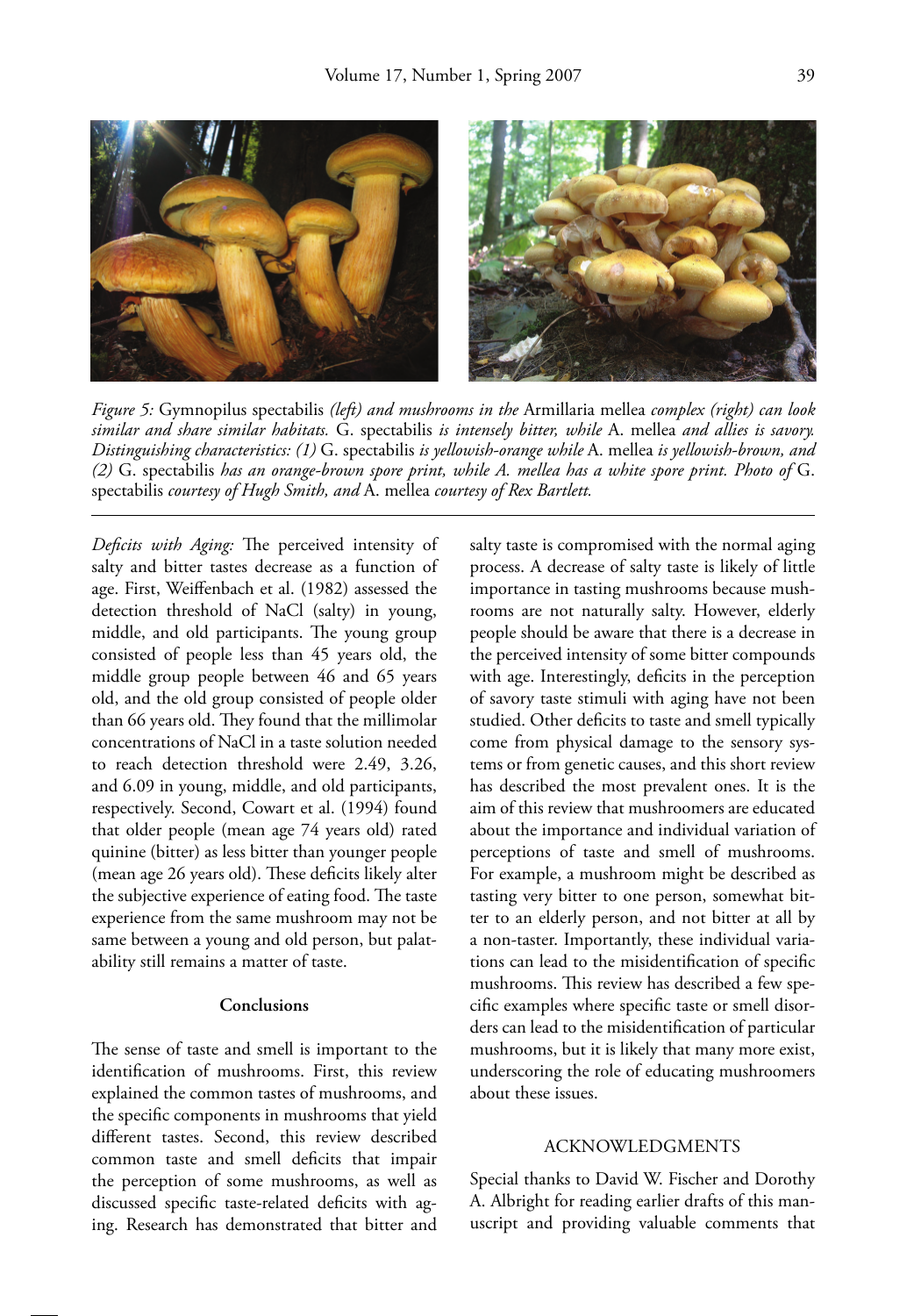greatly improved it. Thanks also to Else Vellinga for critical commentary during final preparation of this paper.

#### REFERENCES

- Amsterdam, J. D., R. G. Settle, R. L. Doty, E. Abelman, & A. Winokur. 1987. Taste and smell perception in depression. *Biological Psychiatry* 22: 1481–85.
- Bano, Z. and S. Rajarathnam. 1988. Pleurotus Mushrooms. Part II. Chemical composition, nutritional value, post-harvest physiology, preservation, and role as human food. *Critical Review Food Science Nutrition* 27: 87–158.
- Bartoshuk, L. M., V. B. Duffy, L. A. Lucchina, J. Prutkin, & K. Fast. 1998. PROP (6-n-propylthiouracil) supertasters and the saltiness of NaCl. *Annals of the New York Academy of Science*. 855: 793–96.
- Beidler, L. M. & J. C. Smith. 1991. Effects of radiation therapy and drugs on cell turnover and taste. T. V. Getchell, R. L. Doty, L. M. Bartoshuk, & J. B. Snow, J.B. (eds.), *Smell and Taste in Health and Disease* (pp. 753–63). New York: Raven.
- Bellisle, F. 1998. Effects of monosodium glutamate on human food palatability. *Annals of the New York Academy of Sciences* 30: 855.
- Costanzo, R. M., L. J. DiNardo, and E. R. Reiter. 2003. Head Injury and Olfaction. In: R. L. Doty (ed.), *Handbook of Olfaction and Gustation* (pp. 629–38). Philadelphia: University of Pennsylvania.
- Cowart, B. J., I. M. Young, R. S. Feldman, & L. D. Lowry. 1997. Clinical disorders of smell and taste. *Occupational Medicine* 12: 465–83.
- Danell, E. and D. Eaker. 1992. Amino acid and total protein content of the edible mushroom Cantharellus cibarius (Fries). *Journal of the Science of Food and Agricultur*e 60: 333–37.
- Doty, R. L., L. M. Bartoshuk, and L. B. Snow. 1991. Causes of Olfactory and Gustatory Disorders. In: T. V. Getchell, R. L. Doty, L. M. Bartoshuk, & J. B. Snow, J.B. (eds.), *Smell and Taste in Health and Disease* (pp. 449–62). New York: Raven.
- Fox, A. F. 1931. Six in ten "tasteblind" to bitter chemical. Scientific News and Letters 9: 249.
- Gilbert, A. N. & C. J. Wysocki. 1987. The smell of survey results. *National Geographic* 172: 514.
- Halpern, B. P. 2000. Glutamate and the flavor of foods. *Journal of Nutrition* 130: 910S–14S.
- Hamamoto, M., G. Murakami, & A. Kataura. 2000. Topographical relationships among the facial nerve, chorda tympani nerve and round window with special reference to the approach route for cochlear implant surgery. *Clinical Anatomy* 13 (4): 251–56.
- Henkin, R. I. 1967. Abnormalities of taste and olfaction in patients with chromatin negative gonadal digenesis. *Journal of Clinical Endocrinology and Metabolism* 27: 1436–40.
- Kim, U. K., E. Jorgenson, H. Coon, M. Leppert, N. Risch, & D. Drayna. 2003. Positional cloning of the human quantitative trait locus underlying taste sensitivity to phenylthiocarbamide. *Science* 299: 1221–25.
- Lizarraga-Guerra, R. & M. G. Lopez. 1996. Content of free amino acids in huitlacoche (*Ustilago maydis*). *Journal of Agricultural and Food Chemistry* 44: 2556–59.
- Mott, A. E. 1992. General medical evaluation. *Journal of Head Trauma Rehabilitation* 7: 25–41.
- Mott, A. E., and D. A. Leopold. 1991. Disorders in Taste and Smell. *Medical Clinics of North America*, 75(6): 1321–53.
- Mau, J-L., Y-P. Lin, P-T. Chen, Y-H. Wu, & J-T. Peng. 1998. Flavor compounds in king oyster mushrooms *Pleurotus eryngii*. *Journal of Agricultural and Food Chemistry* 46: 4587–91.
- Prescott, J. 2001. Taste hedonics and the role of umami. *Food Australia* 53(12): 550–54.
- Rodin, J., L. Bartoshuk, C. Peterson, & D. Schank. 1990. Bulimia and taste, possible interactions. *Journal of Abnormal Psychology*  99: 32–39.
- Roper, R. 2003. Mushroom Mishap. Mushroom: *Th e Journal of Wild Mushrooming* Vol 21  $(4): 7.$